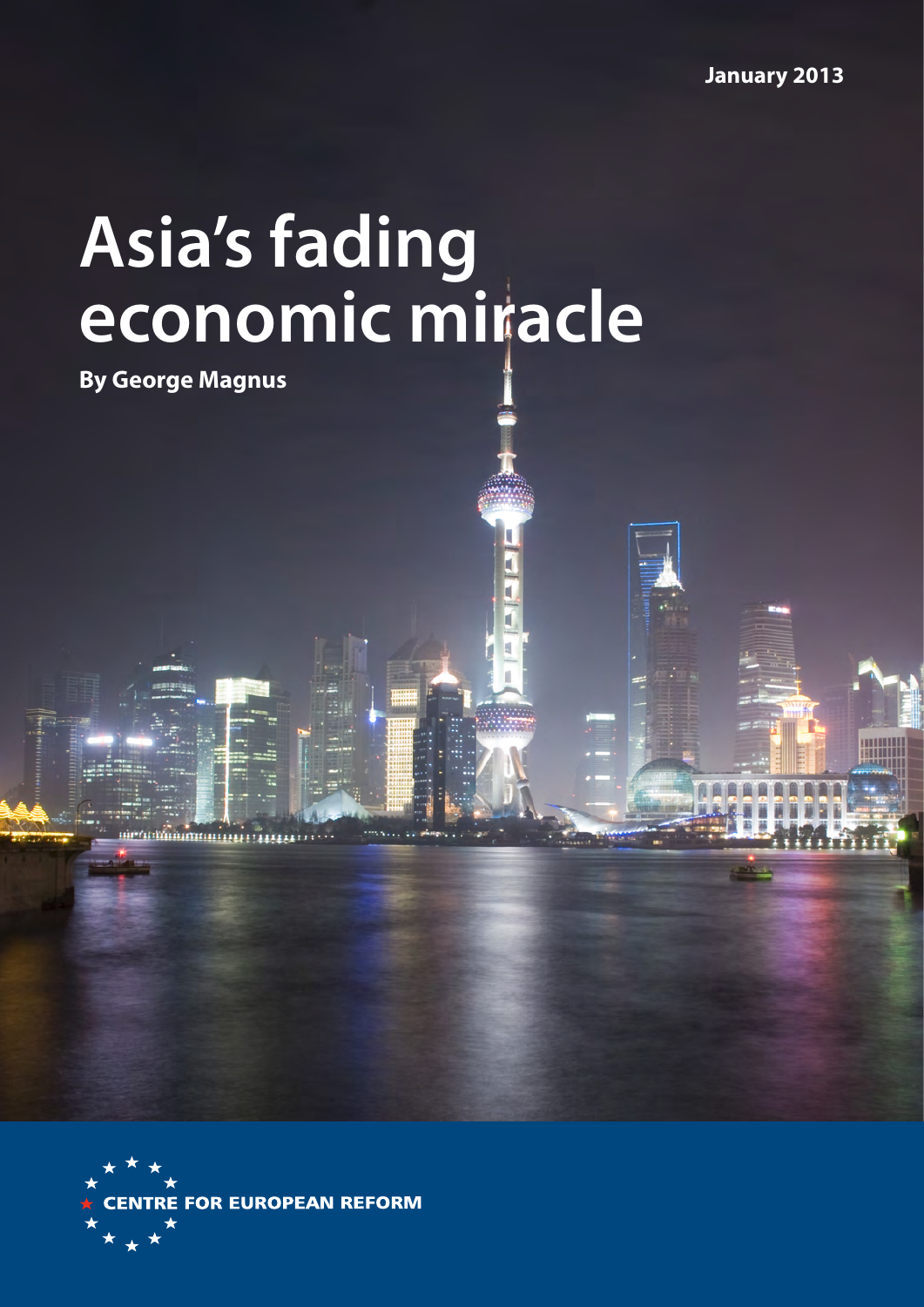# **Asia's fading economic miracle**

# **By George Magnus**

- Many things will have to go right if Asia's economy is to maintain its rapid rate of expansion. The economic models that worked over the last 30 years have either developed flaws or will not work as well in the future. And changing a model always throws up greater challenges and uncertainties than incremental changes in policy.
- What has sometimes seemed like an economic miracle in Asia can be explained by conventional economic theory, aided and abetted by rapid globalisation. Asia's ability to weather the global financial crisis is not down to a superior economic model, but the fact that its own financial crisis occurred a decade earlier, and private sectors had repaired their balance sheets by 2007.
- Increased dependence on credit, and economic weakness in the West, threaten financial stability and economic growth across Asia, especially in China. Manufacturing competitiveness may also start to tilt back to advanced economies as the latter benefit from new production technologies, and in the US case, cheap energy. Without vigorous reforms, many Asian countries could get caught in a 'middle income' trap.

#### According to conventional wisdom, Asia, with a rising China at its heart, is the future. The popular proliferation of estimates about when China's economy will overtake the US, or when other Asian economies will rival or overtake those in Europe, adds a certain frisson to this perspective.

The economic significance of Asia is fact. It is home to the world's busiest trade routes and manufacturing hubs, and some 3.5 billion people, over half the world's population. It has 2 billion people of working age, and will add around 770 million in the next 40 years, mostly in India and Indonesia. The 'next billion consumers' in the global economy will be based largely in Asia, and the spending of Asia's middle class is expected to rise in the next 20 years from about \$4 trillion to over \$30 trillion, or roughly 42 per cent of worldwide consumer spending.<sup>1</sup>

Global companies headquartered in Asia are on the march. There were only 26 represented in the global Fortune 500, ranked by revenues, in 2005. Today there are 91, two thirds of which are based in China.<sup>2</sup> Lenovo, the Chinese computer company, is a sponsor of the American National Football league. Huawei, now the world's largest telecommunications equipment maker, was the subject of a lead story in *The Economist* in August 2012.3 Commercial Aircraft Corporation, China's state-owned passenger aircraft manufacturer, is facing up to Boeing and Airbus. India's Tata Corporation has bought iconic brands, such

*1:* Measured in 2005 dollars (at purchasing power parities).

*2:* While this level of penetration is impressive, most of these Asian companies are concentrated in energy and utilities, except for those in Korea, Taiwan and Singapore. For example, Sinopec and State

as Jaguar and Land Rover, while China's Geely Holdings owns Volvo. Samsung, Hyundai and Taiwan's HTC are long established global brands.

Indeed, Asian countries would seem to have more cause for concern about the slump in European demand, than European countries would about what is happening in the East. The OECD now predicts a second consecutive year of contraction for the eurozone in 2013, and who knows when and under what circumstances economic growth and employment will recover to levels last seen in 2008.

It is inevitable, therefore, that European countries are looking to high-growth Asia to bolster their exports, and to establish manufacturing and other commercial operations. EU exports to the region, for example, amounted to €330 billion, or 22 per cent of the EU's total in 2011. Imports from Asia were roughly €530 billion, or 30 per cent of the total. China accounts, for around half of European trade with Asia, with EU exports to that country doubling since 2005.

Grid of China rank  $7<sup>th</sup>$  and  $8<sup>th</sup>$  in the global revenue rankings, while Samsung Electronics ranks a relatively low 32<sup>nd</sup>. *3:* 'Who's afraid of Huawei?', *The Economist*, August 4th,2012.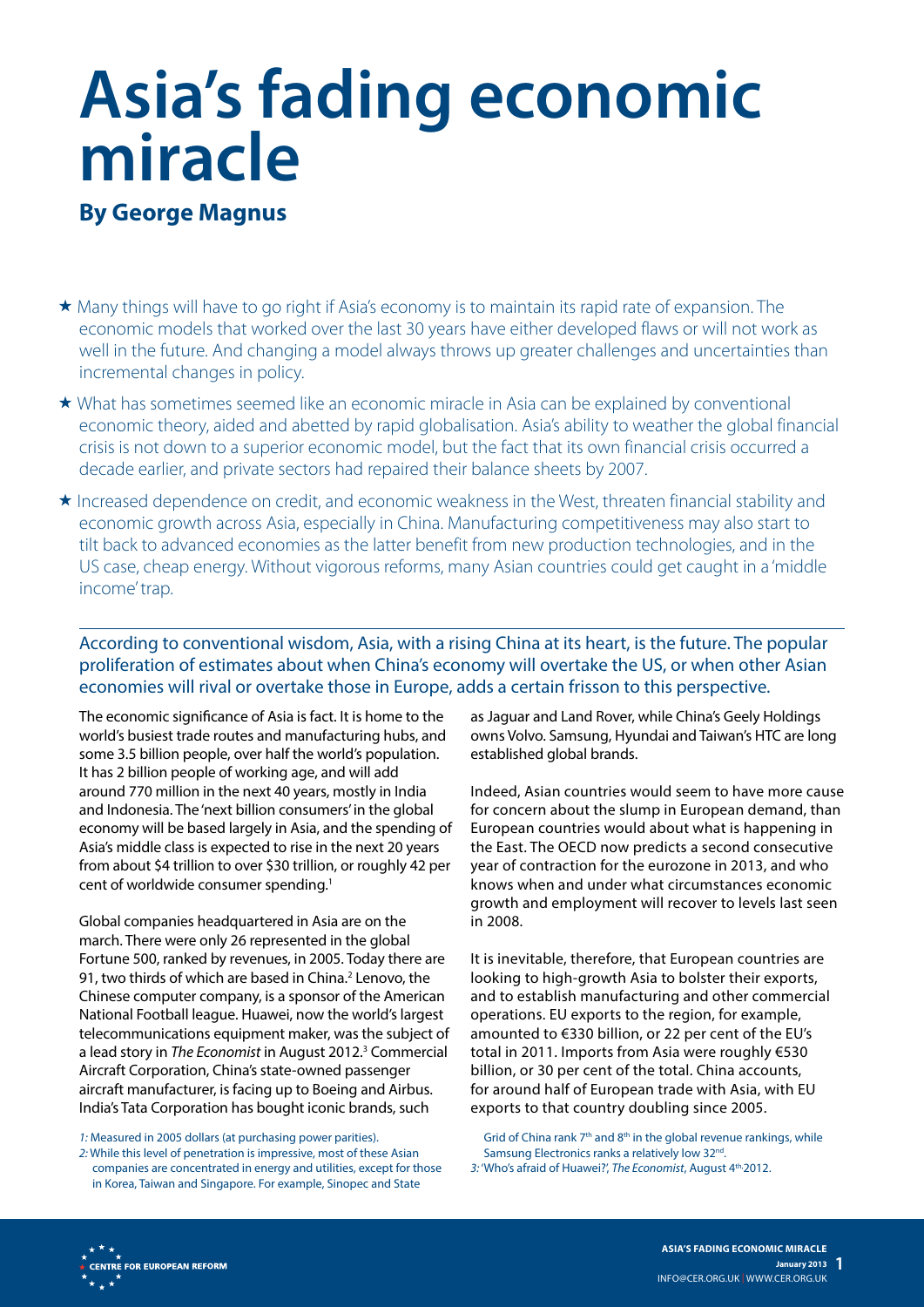The benefits, though, are unevenly distributed in Europe. In Germany and other North European countries, exports represent a significantly higher proportion of GDP than in France, Italy and Spain. And the relative importance of the Asian markets is also substantially higher for the Northern Europeans. Nevertheless, a Europe-wide economic agenda to restructure, boost competitiveness and shift resources into exports, and the expectation that the region's cohort of middle class consumers will rise exponentially, means that Asia is a magnet for European companies. Indeed, many of them already derive a large proportion of their revenues from the region; in Europe's luxury goods sector this proportion is as high as 30-40 per cent.

The problem is that Asia may now be at a point that we can call 'the end of extrapolation'. The exportdependent models of ASEAN countries and, to a degree, China, have been shown up by the financial crisis.4 Roughly three quarters of Asian exports end up outside the region, predominantly in Europe and the US, and the short- to medium-term prospects for Western demand are very weak. China's investment-heavy growth model has to succumb to significant economic rebalancing and lower economic growth, if the country is to avoid a damaging bust. In China, India and several other countries, political and structural economic reforms are the key to steering clear of the so-called middle income trap, where growth in income per head is prone to stall. In short, Europe and the US are looking to Asia to carry the baton of global economic expansion at a time when Asia's economic development has arrived at an important crossroad.

#### Asia's global significance

Back in 1944, as the tide in the Pacific War turned in favour of the United States, 'The geography of peace', a book by a recently deceased geographer and strategist, Nicholas John Spykman, was published. Spykman emphasised the strategic and maritime significance to the US of what he called the "rimland", or the countries and islands on the rim of the continental powers of the US, Europe, and the then USSR. The geography of the rim ran from Southern Europe and the Maghreb, east through the Persian Gulf, into the Indian Ocean, across to the South China Sea and up to Japan and the north-west of China. Spykman asserted the importance of the population characteristics, resource endowments and industrial development potential of the Asia-Pacific rim, in particular. He argued that whoever controlled this rimland would rule Eurasia, and the destiny of the world. This judgement has been firmly embedded in US military, foreign and international economic policies to this day.

In 2011, 67 years after Spykman's book appeared, President Barack Obama toured Asia to assure allies of America's total commitment to the region, and its determination to promote deeper trade links (Congress had just approved a trade deal with South Korea). In passing, he announced the deployment of 2,500 marines plus naval ships and aircraft to a base in Darwin, northern Australia. As his chairman of the Joint Chiefs of Staff, General Martin Dempsey, noted at the time, "all of the trends, demographic trends, geopolitical trends, economic trends, and military trends are shifting toward the Pacific. So our strategic challenges will largely emanate out of the Pacific region, but also the littorals of the Indian Ocean."

A key part of current US strategy – or the 'pivot to Asia' – is the embryonic Trans-Pacific Partnership (TPP), a free trade bloc comprising Australia, Brunei Darussalam, Chile,

*4:* ASEAN includes Brunei Darussalam, Cambodia, Indonesia, Laos, Malaysia, Myanmar, Philippines, Singapore, Thailand and Vietnam. Malaysia, New Zealand, Peru, Singapore, Vietnam and the United States. The TPP is designed to solidify America's economic, political and military influence in Asia. The agreement, which covers services, intellectual property, the internet and data movement, 'regulatory coherence', and investment (including by state owned enterprises), aims to eliminate most import tariffs by 2021.<sup>5</sup> Japan is negotiating to join, while Canada and Mexico have been invited to do so. With all of these countries included, the TPP would cover over 40 per cent of US exports.

*" There is more to the competition between China and the US than the pursuit of economic advantage."*

China is not part of the TPP. Its transformation from a poor, high growth consumer of Western products to a sophisticated middle income competitor and geopolitical power has changed the economic and political balance of power between itself and the US, and within Asia. In China, where nationalism has been rising in recent years, America's pivot to Asia is viewed as a further iteration of a strategy designed to restrain China's development. The Chinese fear that the US wants to thwart their claim to be Asia's dominant economic and political power, and to stir up fears of its growing regional role.

Some Chinese leaders also see the US strategy as an attempt to frustrate the internationalisation of the renminbi, by limiting the extent to which China might promote its currency as a means of payment for trade and financial transactions. They fear that trade alliances with the US may extend US financial influence, and perpetuate the use of the US dollar. China argues strongly for ending

*5:* This is a fancy term for making regulatory systems generally compatible with those of the US.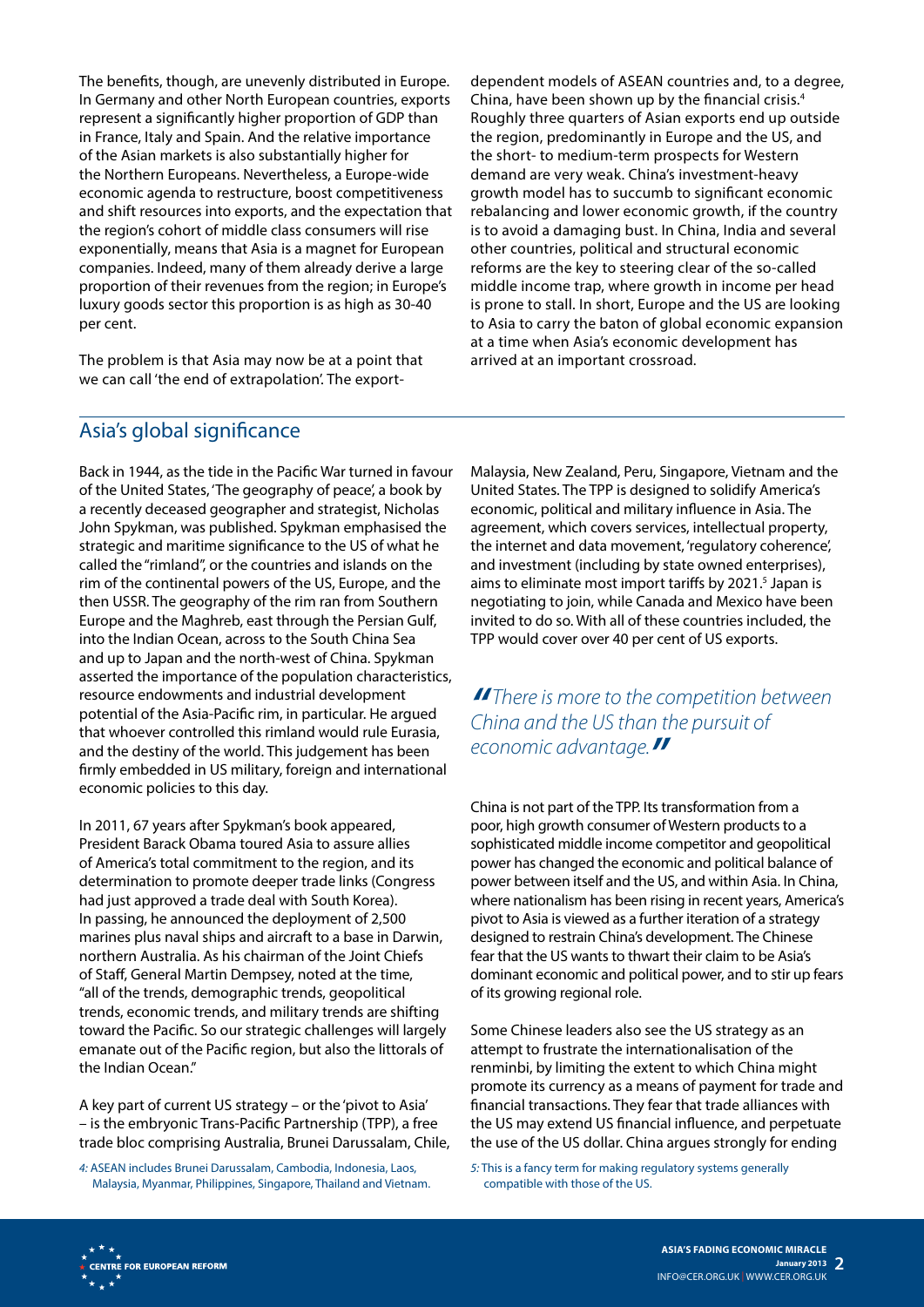the dollar's dominant role in, and what it regards as America's abuse of, the global monetary system. These sometimes parochial-seeming arguments over the role of the US dollar and the internationalisation of the renminbi are not just esoteric debates among financial practitioners. As Joseph Schumpeter pointed out: "The monetary system of a people reflects everything that the nation wants, does, suffers, is."6

The theme underlying all these developments is the huge significance of Sino-US economic competition in Asia and its implications for the structure of the global economy, and for economic relations between Asia and Europe. Competition in principle can be good for all

#### But the miracle may be over

The Asian miracle, heralded by the World Bank in a major report in 1993, has been the subject of heated debate. Paul Krugman's infamous article, 'The myth of Asia's miracle',7 published in *Foreign Affairs* in 1994, suggested that the miracle was more perspiration than inspiration. In other words, impressive Asian economic development could be fully explained by demographics, high savings, rising investment, improving education, labour transfer to the modern sector and other measurable inputs. Sooner or later, growth would weaken in the absence of strong innovation-led productivity growth.

In the event, even as the growth rates of the 'Tiger economies' (Hong Kong, Singapore, South Korea and Taiwan) slowed, developing Asia's GDP growth rose from an average of 7 per cent per year in 1994-2003 to 9 per cent in 2004-2011. This was largely driven by a sharp acceleration in China and India in the years preceding the 2007 financial crisis. A decade earlier, during the Asian crisis of 1997-98, many people wondered whether the Asian miracle had already ended. But while the financial excesses that preceded the bust did depress growth for a while, they did not have a permanent effect. And by the time the Western financial crisis erupted, Asian balance sheets were in good shape, and the capacity to implement strong stimulus measures was high.

One of Asia's most prolific cheerleaders, Kishore Mahbubani, Dean and Professor at the Lee Kuan Yew School of Public Policy at the National University of Singapore, published a book in 2008 called 'The new Asian hemisphere: The irresistible shift of global power to the East'. On cue, Asia weathered the financial crisis and ensuing global recession successfully, and economic growth rebounded strongly in 2011, rising to almost 10 per cent.

parties, but there is something more to this competition than the pursuit of economic advantage. The financial crisis in the West has emboldened those who think that a Sino-centric Asia is blessed with a superior economic model to the now broken and debt-ridden free market, liberal capitalist variety. West and East may no longer argue about ideology as such, but there are strong differences in the models that span economic and social arrangements. The role of the state in the economy differs considerably. Many Asian governments are actively involved in foreign trade strategies, while state-owned or state-sponsored institutions are major investors abroad and play a big role in securing access to resources in the Middle East and Africa.

Since then, however, Asian economic growth has been sliding and now stands at around 7 per cent or so. This is a reasonable enough rate of expansion, but not rapid enough to satisfy investors: developed world stockmarkets consistently outperformed Asian ones in 2011- 12. At first glance, slightly slower growth and relatively disappointing equity returns over the last 18 months should be of fleeting concern. But there is a catch. Although some of the slowdown in growth is the result of cyclical factors (weaker exports to the West and a tightening of monetary policies), some of the explanation is structural.

### *" Some of the slowdown in Asian growth is cyclical, but there are structural causes too."*

This underscores Krugman's conclusions: "The newly industrialising countries of the Pacific Rim have received a reward for their extraordinary mobilisation of resources that is no more than what the most boringly conventional economic theory would lead us to expect. If there is a secret to Asian growth, it is simply deferred gratification, the willingness to sacrifice current satisfaction for future gain." His thesis that Asian output growth was fully explained by input growth, and that as the latter became exhausted, the former would slow down, was rejected out of hand in Asia, and still is.

The main arguments today are first, about the extent to which the healthy balance sheets that insulated the region from the Western financial crisis are now deteriorating, and second, about what happens after the initial economic 'catch-up' of the last 30 years.

*<sup>6:</sup>* 'Staring into the abyss', *The Economist*, November 12th 2011. *7:* Paul Krugman, 'The Myth of Asia's Miracle', *Foreign Affairs*, November/ December 1994.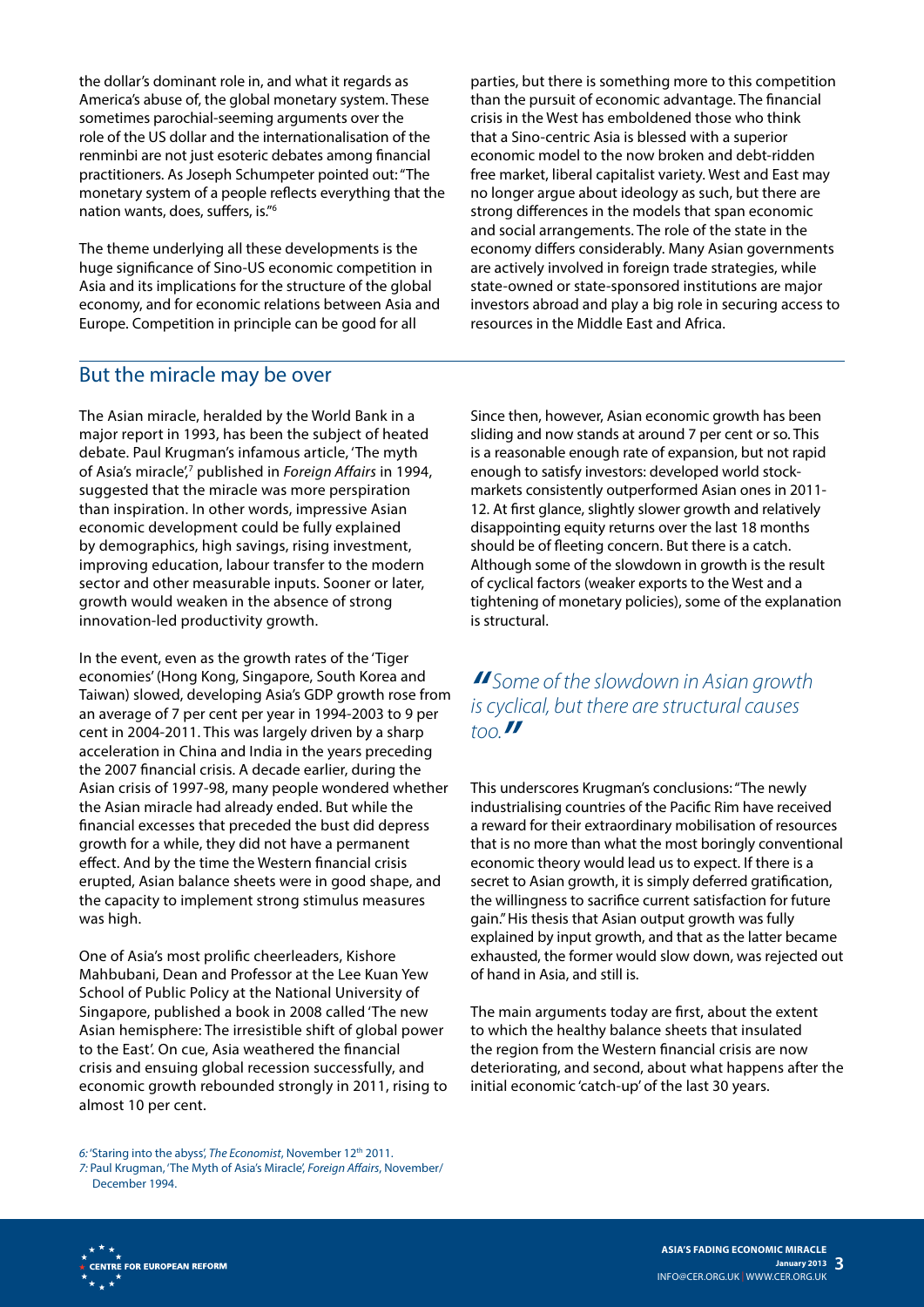## Credit alone cannot deliver sustainable growth

Asian economies do not face an immediate threat from rampant credit expansion, but the trends are worrisome. Governments have substituted credit expansion for more difficult and politically complex structural reforms.

In the eight years before the Asian crisis in 1998, the ratio of bank credit to GDP surged from 65 per cent to a peak of 96 per cent. After the bust, Asian countries succumbed to several years of deleveraging. Particular areas of vulnerability proved to be short-term banking sector liabilities in South Korea and Thailand, large maturity mismatches in the borrowings, for example, of Indonesian companies, and low levels of foreign exchange reserves. There are few major concerns today. Asia's banking systems in general still have relatively low leverage ratios, contained by high rates of economic growth and conservative regulators, and bank capital adequacy ratios in the low-to-mid teens that exceed most international regulatory norms.

Since 2002, however, the ratio of bank credit to GDP in Asia has grown sharply (it now stands at 106 per cent), with much of the rise occurring since 2008, following China's credit surge. Loan to deposit ratios in Asian banking systems are rising again, as banks take on more leverage. While balance sheet risks in the private sector look contained for the time being, the increased dependence on credit is a warning sign of weakening investment returns, misallocation of capital and eventually an abrupt slow-down.

China's credit trends are being watched closely as the boom following the 2008 stimulus programme unwinds, aided and abetted by quite hawkish responses from the government and the central bank. Growth in the volume of outstanding Chinese bank loans was unremarkable in 2012, at around 15 per cent. Set against this, the aggregate known as 'total social financing', a broad measure of credit of which bank loans represent about a half, was very buoyant, rising by over 20 per cent and pushing the total share of credit as proportion of GDP to around 200 per cent. This is an extraordinarily high level for an emerging economy with China's still low income per head.

In Asia, fiscal deficits are relatively low as a share of GDP (except in India and Malaysia), as are public sector debt ratios (except in India) and gross external debt (other than in Vietnam). China boasts a seemingly virtuous position with public debt officially recorded at 20 per cent of GDP, but the real figure is almost certainly already in excess of 60 per cent.<sup>8</sup> Something around this level would give China the second highest (after India) ratio of public debt to revenues in the region at 263 per cent – not a million miles from the OECD average.<sup>9</sup> Indeed, the generally comfortable fiscal positions of Asian governments are not carved in stone, neither from a cyclical nor structural perspective. They face rising pressure to address income inequalities, build social safety nets, and in the cases of China and the original Tiger economies, support ageing populations.



Chart 1: Ratio of bank credit to GDP *Source: CEIC/UBS*

*8:* Including local government debt of around 30 per cent of GDP and government guaranteed debt, for example for the national railways, of about 10 per cent of GDP.

*9:* The IMF estimates acknowledge that outstanding levels of public debt are significantly larger than has been reported.

**CENTRE FOR EUROPEAN REFORM**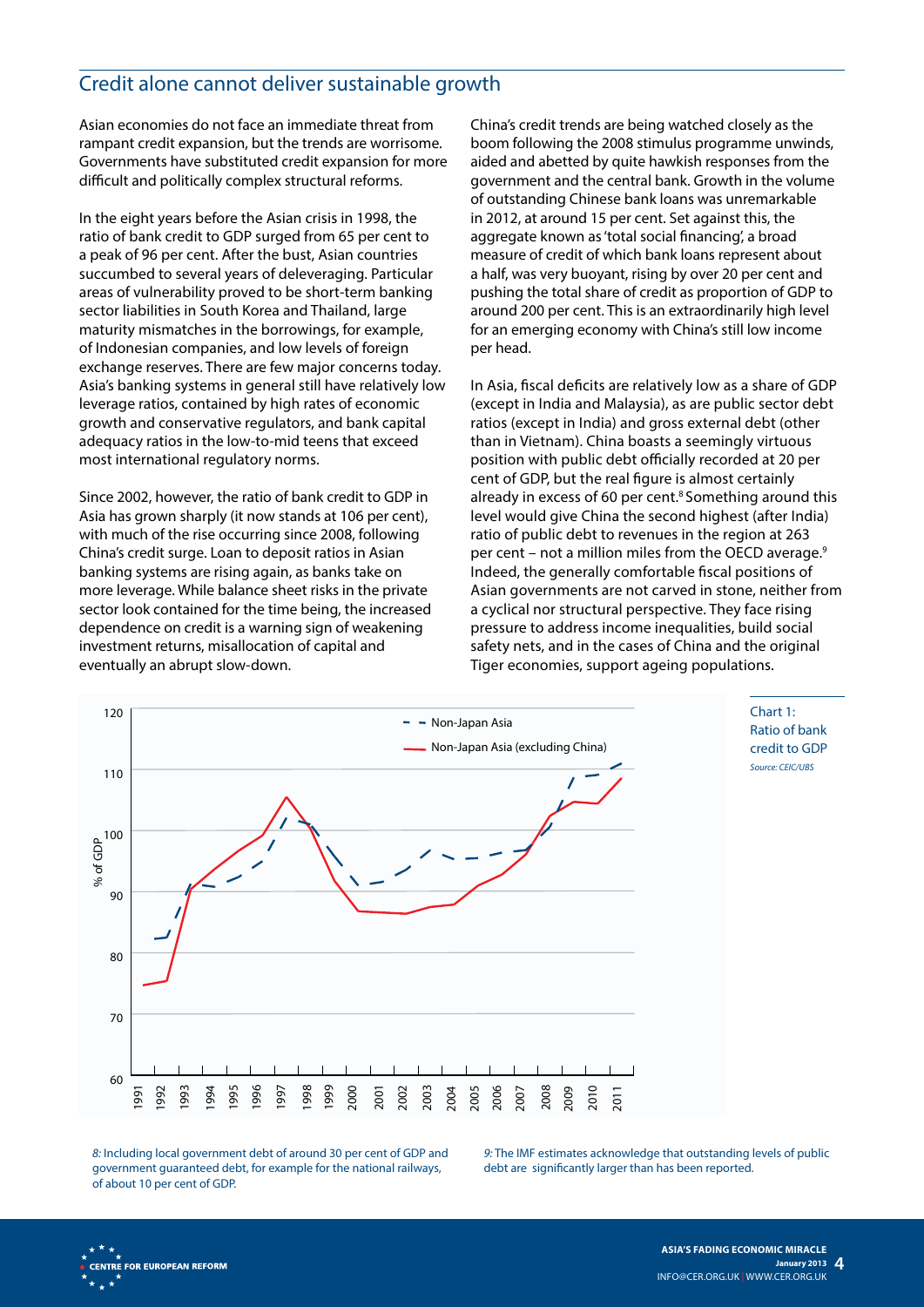In the face of rising credit intensity and fiscal balances that are less robust than commonly assumed, Asian countries will have their work cut out to sustain the very high growth rates of the recent past. To do so, they will have to promote stronger household consumption of goods and services, a reorientation of trade to other

Asian and emerging countries, and the adoption of political and institutional reforms to sustain a vibrant and entrepreneurial private sector. A critical factor, especially for countries such as China and India, is a re-think of the role of the state in fostering economic development.

#### What follows catch-up?

China – and Asia more generally – need a new economic model if they are to sustain the strong performance of the last 20 years. After all, China cannot join the World Trade Organisation twice. In China, as in some other Asian countries, labour migration to urban areas is either ending or is running into constraints that are pushing up wage costs, and eroding competitiveness. High savings and investment rates have reached a plateau and – India aside – basic educational attainment levels and school enrolment have already risen. In many of the region's economies, essential public investment has been completed, or, in the case of India, stymied by politicians' neglect and corruption.

As Asian countries, particularly China, reach the limits of physical resource mobilisation and the constraints imposed by the exploitation of existing technologies, their growth prospects will depend more and more on being smarter rather than working harder. In short, it will require rapid growth in total factor productivity growth (TFP), which in turn depends on technological capacity and robust institutional arrangements.10

Historically, TFP in Asia has been consistently higher than in other emerging markets. For example, it accounted for half of the 4 per cent economic growth premium over Latin America since 1980. Nevertheless, there was nothing remarkable about Asian TFP growth until about 2000, when it accelerated across the region. Improving educational levels, rising electricity consumption, the growth of air transport, telecommunications and internet usage, as well as the shift to higher value-added exports, have all contributed to Asia's faster TFP growth. And this growth has been underpinned by efficiency gains arising from technological achievement on the one hand, and high savings and the absence of balance sheet problems and financial instability on the other. The trouble is that some of the surge in the 2000s may reflect the one-off impact of globalisation and the recovery from the Asian crisis, and the rate of growth in TFP is almost certainly now slowing down again, in large measure for structural reasons.





*10:* Total factor productivity refers to the proportion of economic growth not explained by inputs of labour and capital.

*11:* Jungsoo Park, 'Projections of long term productivity growth for 12 Asian economies', Asian Development Bank, Economic Working Paper No. 227, October 2010.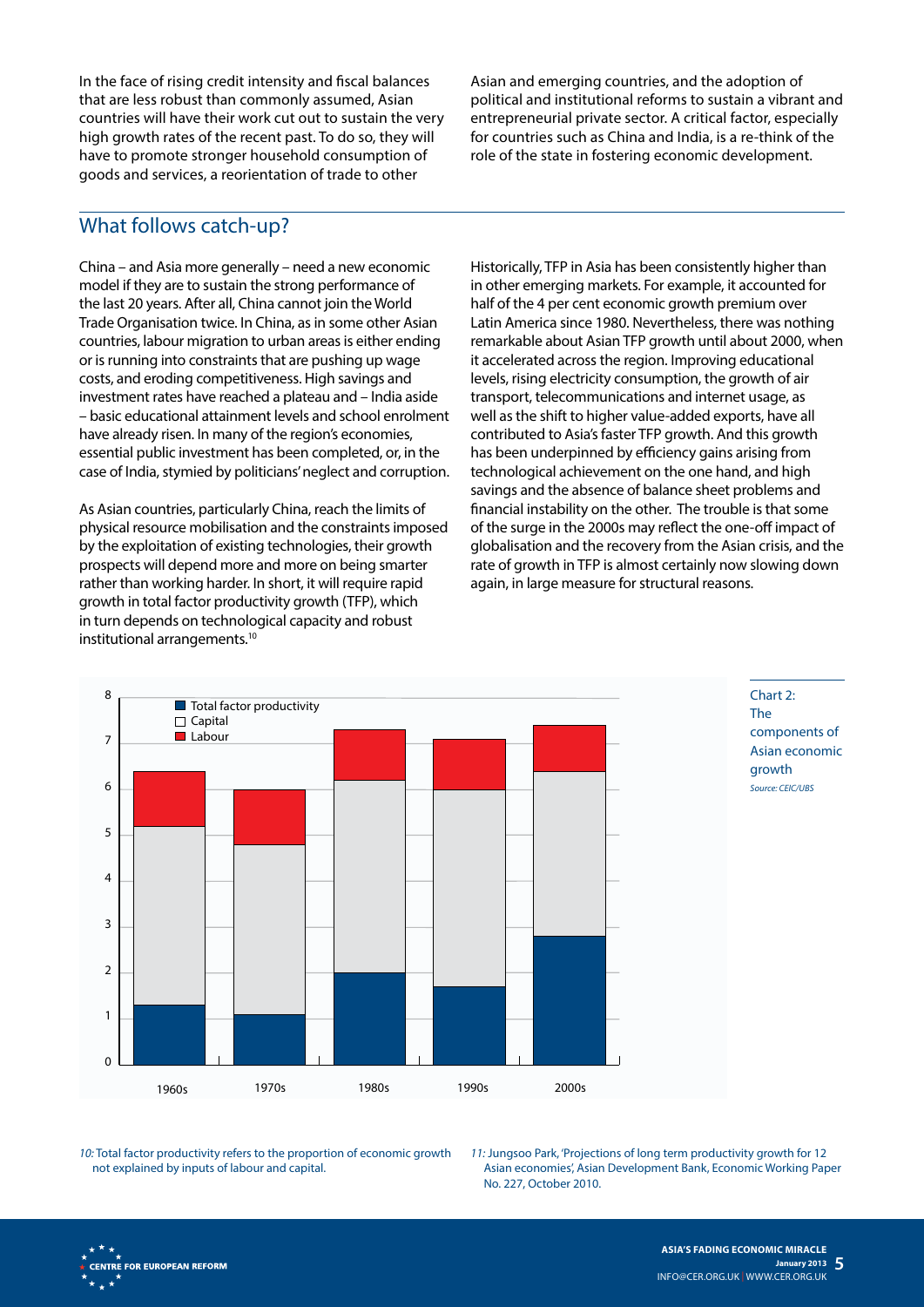The Asian Development Bank (ADB) argues that if Asian economies are to boost the rate of growth in TFP, they will need to dismantle barriers that restrict or stifle growth, investment and innovation. According to the ADB, these include: the absence or limited application of the rule of law; over-dependence on the state as an owner and producer of goods and services (rather than as a provider of non-tangible financial and commercial services to support entrepreneurship and innovation); weaknesses in the quality of and access to post-school education and training; underdeveloped financial markets; discriminatory public procurement policies; distortionary taxes and subsidies; and weak information security and intellectual property protection.

The chart below shows the sequential changes in the contributions to Chinese economic growth since the onset of reforms in 1979. The contribution of labour to growth is falling, while those from investment and TFP are sliding too. The slowdown in TFP growth, along with the contribution of investment to GDP growth, testifies to the need for reforms to raise the efficiency with which resources are employed. As explained later, one of the biggest challenges facing the Chinese authorities is to change the role of the state vis-a-vis the private sector.

The trend rate of economic growth in China is already coming down as a result of changes in the labour market

and the demographic consequences of three decades of the one-child policy. These factors, combined with the complex task of rebalancing the economy, and the uncertainties generated by the recently announced change in leadership, may have pushed the trend rate of growth to just half of the 10 per cent per annum registered over the last decade.<sup>12</sup>

## *"Growth will increasingly depend on technological capacity and institutional arrangements."*

Does this matter? People care about income growth, jobs and opportunities, not the rate of GDP growth, so 5 per cent per annum need not be disastrous if the rebalancing of the economy is managed well. But there is no doubting the scale of change involved: it implies a shift towards a less commodity-hungry economy, which in turn will have negative implications for those who have profited from the workings of China's economic model to date. They can certainly be expected to resist political reforms if the new leadership has the unity of purpose to pursue such reforms.



Chart 3: The components of Chinese economic growth *Source: Amiya Capital*

*12:* There is plenty of disagreement about the accuracy of Chinese macroeconomic statistics, and about reported GDP growth in particular. See, for example, Janet Koech and Jian Wang, 'China's slowdown may be worse than official data suggest', Federal Reserve Bank of Dallas, August 2012.

**CENTRE FOR EUROPEAN REFORM**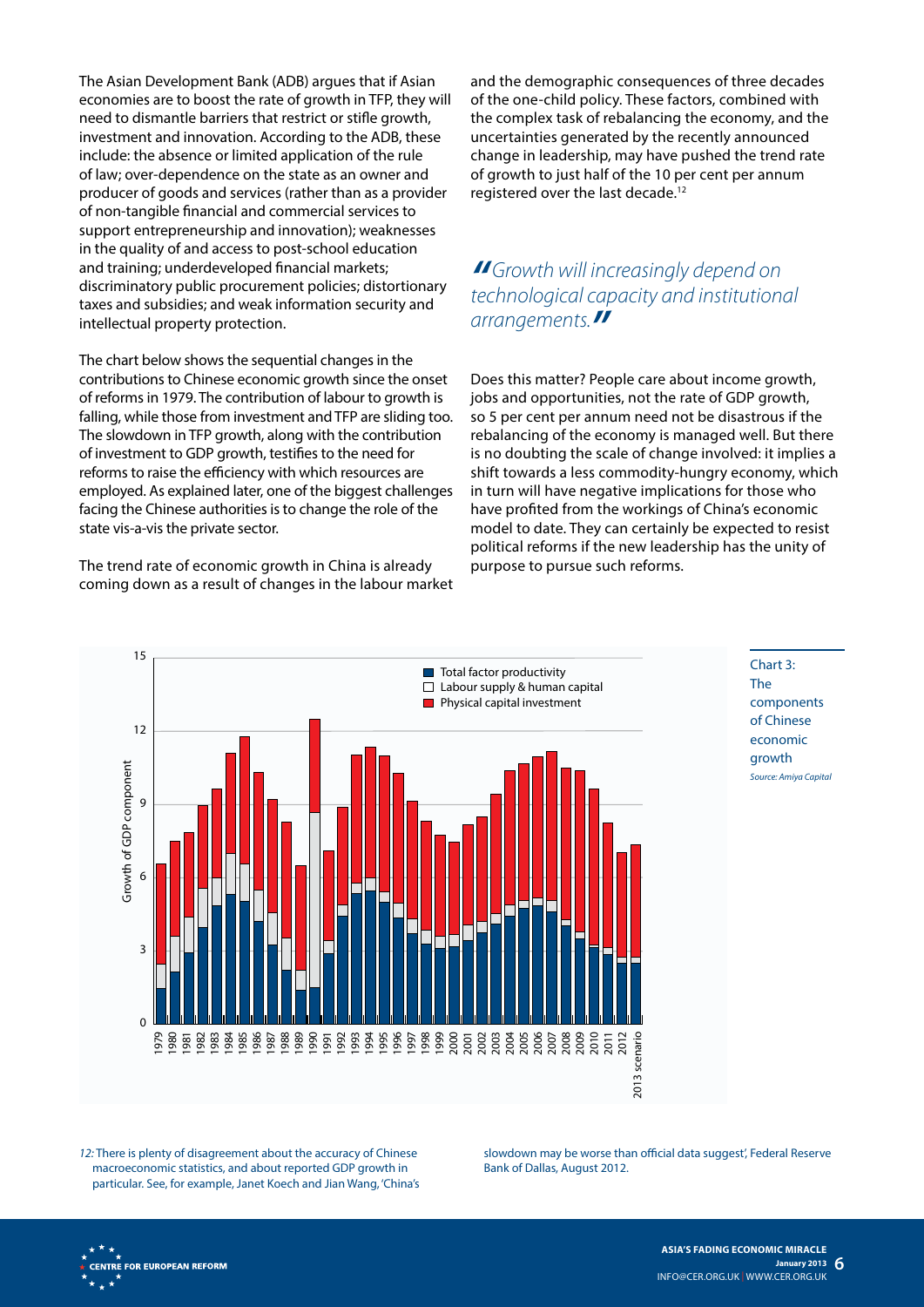India's trend rate of growth is also almost certainly lower than commonly assumed. The degradation of state institutions lies behind the fragility of the country's growth story.13 Pervasive institutional weaknesses will make it hard to address the country's low levels of investment, poor infrastructure, energy bottlenecks, and fiscal and trade deficits. Only a few years ago, popular thinking was that India would be the next 10 per cent per year growth story, but, as things stand, it may be more realistic to think of India's underlying growth potential as closer to 5-6 per cent. This is important because many forecasters believe that India will be the third largest economy by 2030, after China and the US. But if India's sustainable growth rate is nearer to 5-6 per cent rather than 10 per cent, it will converge with the West much more slowly than assumed – to say nothing of India's income per head and levels of social and economic well-being in the country.

Kishore Mahbubani claims that Asians have understood, absorbed and implemented Western best practices

from free market economics to modern policies towards science and technology, and from meritocracy to the rule of law. Even if this assertion were at least partially true for some countries, it is surely a profound over-statement. He is right that many Asian policymakers understand what kinds of institutions and governance structures are needed to underpin rapid and sustainable economic development. However, the problem is not about understanding, but about implementation in the face of opposition from vested interests, who profit from the existing customs and power relationships. The outcome of this stand-off could have an important impact on the region's longerterm economic performance.

*" Reformers face vested interests, who profit from the existing power relationships."*

#### Trapped in the middle?

In many Asian countries, modernity and backwardness make for strange bedfellows. In developing Asia, excluding China and the original Tiger economies, almost 30 per cent of people are aged under 15, and low old-age dependency ratios will persist for another 20-25 years. This could provide a powerful demographic dividend if people can be educated, trained and employed productively. Employment participation rates, however, are low, especially for young people. Only 60 per cent of young men and 40 per cent of young women are classified as employed. Unemployment (including underemployment) averages about 25 per cent. About 700 million people in Asia have restricted access to drinking water, 1.9 billion people experience poor sanitation, 100 million children are not enrolled in primary schools, and over 100 million children under the age of five are underweight.<sup>14</sup>

These blots on Asia's landscape will become more pronounced in the absence of economic and institutional reforms. Some countries, like Malaysia and Thailand, are already solid middle income nations, but the quality of their institutions lags far behind, for example, Hong Kong and Singapore.15 Indonesia scores pretty well overall, but has weak legal and regulatory institutions. India is of course still a low income country, with a satisfactory legal system, but weak governmental, labour market and regulatory institutions. And China, which could on present trends almost triple its income per head by 2020

*15:* See 'Economic freedom of the world annual report 2011', Fraser Institute.

*16:* George Magnus, 'Is China tearing the rule-book apart?' Economic

to around \$13,000 to become borderline high income, has effective government, but poor legal, entrepreneurial and commercial institutions.

The links between strong institutions and rapid (and sustainable) development, which become tighter as income per head rises, have been understood for a long time.<sup>16</sup> As countries become middle income, many of the factors that propel catch-up diminish. The rural labour surplus wanes, pushing up wages and eroding competitiveness. The productivity surge arising from the reallocation of labour from agriculture to manufacturing, and the associated technological catchup and exploitation of existing technologies, runs out of steam. The key to the next phase of development lies in innovation and efficiency-led productivity enhancement, which is essentially about robust institutions, as well as smart people.

With China as its focus, the World Bank examined these issues in great detail in a recent report, written in conjunction with Beijing's Development Research Centre, a government think-tank.<sup>17</sup> In the report, the authors show how hard it is for middle income countries to break into the high income bracket. They show that only 13 of the 101 countries deemed middle income in 1960 had succeeded in becoming high income by 2011.<sup>18</sup> This sober observation illustrates that past economic performance

*<sup>13:</sup>* Ramachandra Guha, 'Fantasies of power in my land of muddle along', *Financial Times*, August 2nd 2012.

*<sup>14:</sup>* Rajat M. Nag, 'Leadership in a New Asia', Asia Leadership Dialogue, Manila, Philippines, 2009.

Insights, UBS Investment Research, March 16<sup>th</sup> 2011, Darren Acemoglu and James Robinson, 'Why nations fail', Crown Publishing, 2012.

*<sup>17:</sup>* 'China 2030 – Building a modern, harmonious and creative high income society', The World Bank and Development Research Centre of the State Council, PRC, 2012.

*<sup>18:</sup>* Equatorial Guinea, Greece, Hong Kong, Ireland, Israel, Japan, Mauritius, Puerto Rico, South Korea, Singapore, Spain and Taiwan.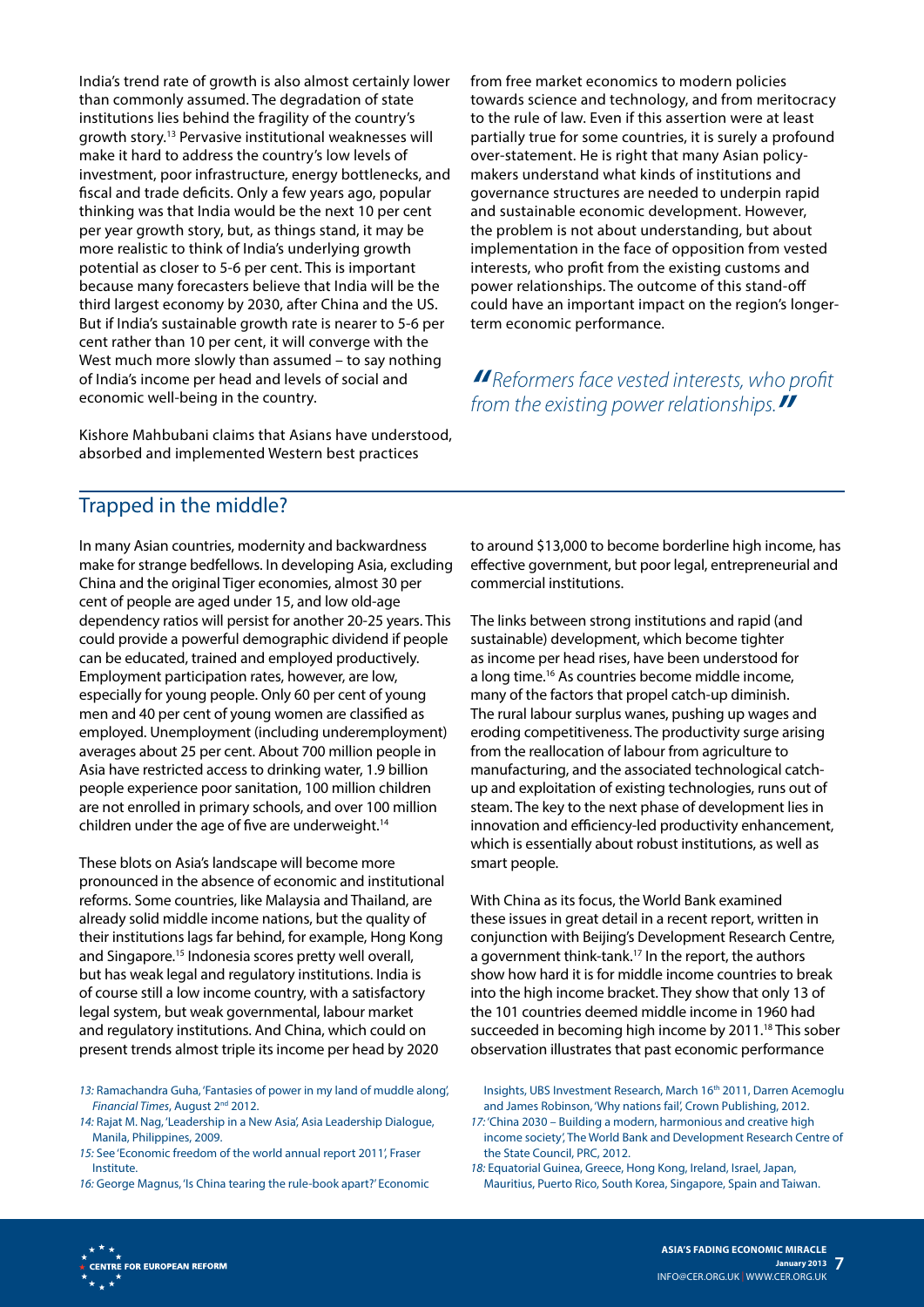is not a good guide to the future, and that for most Asian countries, a middle income trap beckons.

To question the Asian economic miracle is not to doubt China's and Asia's economic potential and significance. But it does throw down the gauntlet to the conventional thinking that extrapolates Asia's past economic performance into the indefinite future, and assumes that the competitive challenge from the US and other Western countries and companies is now a spent force. While no-one thinks Asian economic growth will come to a grinding halt, absent another financial crisis,

# Technology: Who will eat whose lunch?

If Asia's economic model is to evolve away from its excessive dependence on the deployment of labour and capital, technology and innovation are going to have to become more important. China's attraction as a global manufacturing base has not worn off yet, but several developments are chipping away at it. At home, these include rising labour costs and shortages of skilled labour, and other more complex issues, such as the 'indigenous innovation' directive aimed at supporting local high-tech firms. Other factors include insecure intellectual property rights, the absence of the rule of law, and the stifling impact of commercial state entities on private enterprise and initiative.

In the meantime, neither the US nor Europe should be expected to stand still when it comes to technological competition. The US lead in the exploitation of cheap energy from shale gas and oil deposits is already starting to shift the pendulum back in its direction. US companies should enjoy lower energy costs, with chemicals and energy infrastructure suppliers in particular prospering. The US also stands to benefit in other ways from greater energy independence, and from becoming an energy exporter. The Energy Information Agency estimates that US exports of gas could double by 2020, with the country running a surplus in the trade in gas by 2025. The US may not achieve energy independence for a long time, but the International Energy Agency has predicted that US oil production could exceed that of Saudi Arabia by 2020. More abundant domestic energy and cheap gas will lower America's trade deficit and attract a lot of foreign direct investment in the country's energy sector.

The US also has a strong lead in advanced, top-end manufacturing, smartphones and smartpads, and a capacity to create innovative companies, with high research and development (R&D) intensity. They may well be the cutting edge of the coming global manufacturing revolution provided by additive manufacturing technology. These advanced manufacturing technologies are expected to

the region's underlying rate of expansion could easily become much more pedestrian, and be accompanied by rising political tensions.

The consensus view may also be under-estimating the speed with which the US, for example, is rebuilding its competitive edge. Cheap energy, courtesy of shale gas, and the country's lead in additive manufacturing and other advanced production and materials technologies, hold out huge promise for the US over the next decade. One of the biggest losers could be China, because of its hub position in long, complex global supply chains.

revolutionise manufacturing, outsourcing and supply chains as the focus shifts sharply to the development of local and customised production.

*" The linkages between strong institutions are rapid development tighten as income per head rises."*

Additive manufacturing builds products from layers of material according to sophisticated design software, which allows companies to manufacture locally, respond quickly to changes in customer demand and to dispense with the need for large inventories. Localised and customised manufacturing will not employ much labour, though in ageing societies labour supply will fall or stagnate anyway. It will, however, increase the importance of being close to markets, resources and centres of technological excellence, and diminish the significance of long global manufacturing supply chains and large-scale manufacturing, both of which characterise Asia's and – in particular – China's function in the global economy.

Even if China matches the US (and others such as Japan, Germany and Taiwan) in the field of additive manufacturing, there will no longer be compelling reasons for foreign companies to assemble products in China, or to incur the cost of shipping raw materials and components to and from the country over long distances. This sets the scene for a battle between rival business models. Figuratively, Shenzhen's assembly lines, supply chains and economies of large-scale will be 'out'. Silicon Valley's design and information software know-how, integration of R&D with manufacturing, and its emphasis on marketing, sales, and good customer service, will be 'in'.

Adapting to this change will not be easy. China's R&D spending has been growing rapidly, and it is now the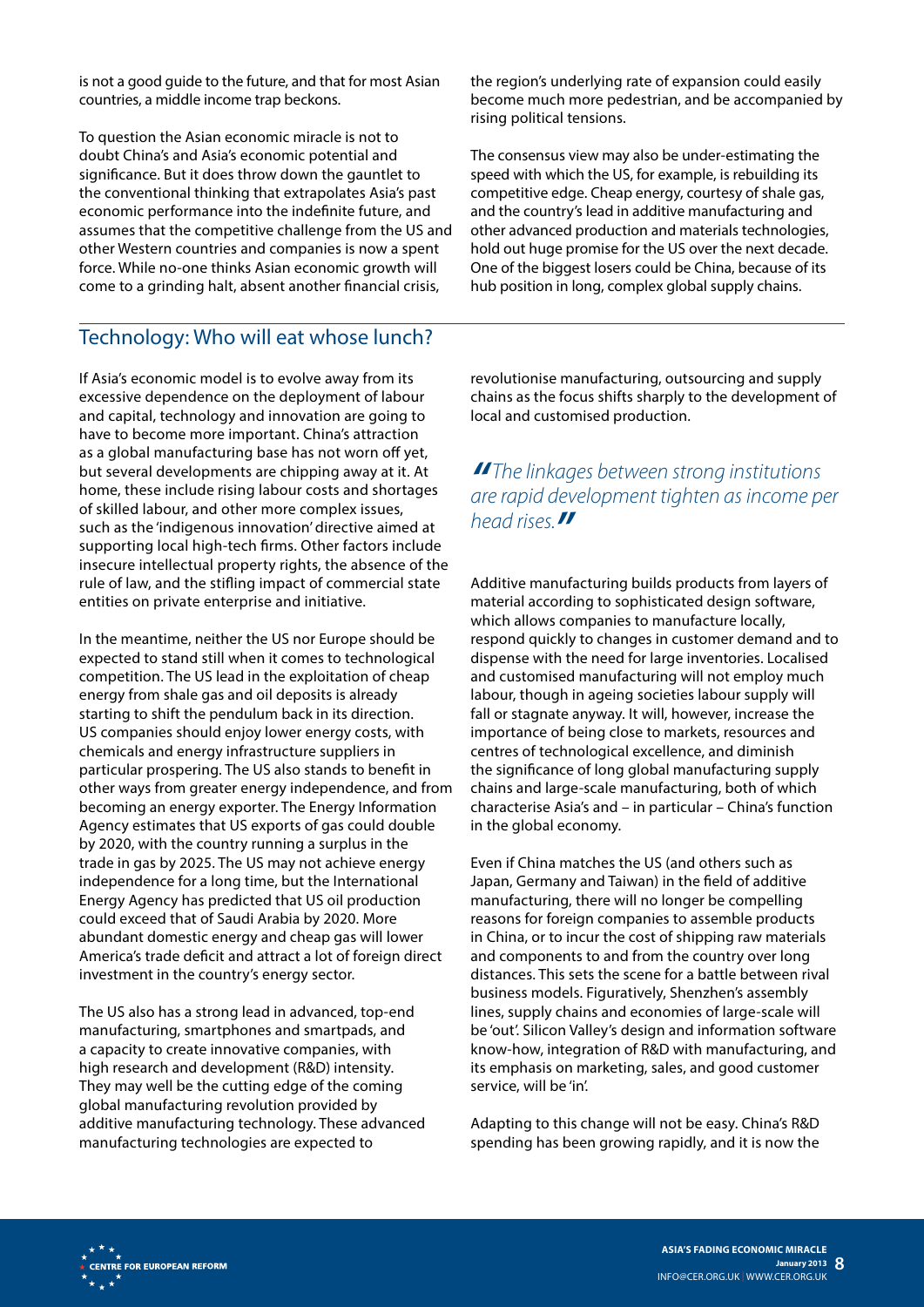second biggest spender in the world. But it still only spends half as much as the EU as a whole, and little more than a third of the US total. More importantly, whereas Chinese firms are good at incremental innovation, patent registrations and so on, they lag behind firms in advanced economies when it comes to actual product innovation, the fusion of new information and materials technologies, and organisational change.

China already files more patents than any other country, and is second only to the US in published scientific papers (and it could overtake the US in 2013). According to the US Patent and Trademark Office, China registered 1,655 patents in the US in 2009, compared with just 90 in 1999. But well-publicised patent filings and scientific publications, hailed by many as proof of China's growing prowess in scientific and technological innovation, are perhaps misleading. It is a bit like saying that the loudest growls on the Formula One starting grid belong to the fastest racing cars.

In reality, China lags a long way behind the US and many European countries and Japan. Less than 6 per cent of Chinese patents are protected by global patents, compared to 49 per cent of US patents, and nearly 40 per cent of Japanese ones. China also scores far less well than the US or Europe in terms of the number of publications per head published in top scientific journals.19 China produces 0.54 papers per head, compared to 10 or more in the US and much of Western Europe. Chinese scientific papers receive less than 6 citations per paper, compared with 10-15 in the US, Europe and Japan. Chinese scientists and engineers are reportedly given lucrative incentives to publish, but this results in a surfeit of quantity over quality, and alleged widespread plagiarism, as well as data duplication and possible falsification.20

According to Professor Peng Gong of Tsinghua University and Berkeley, China's problem is not the amount of R&D it produces, but its quality, and this is related to two cultural genes that have passed through generations

of Chinese intellectuals.21 The first is the Confucian idea that intellectuals should be loyal administrators, and the second comes from the writings of Zhuang Zhou who proclaimed that a harmonious society would arise if families avoided conflict, and shunned the greed associated with technological advances. The modern consequence, he says, is a society that discourages curiosity, critique, challenge, commercialisation and collaborative technology.

*"Neither the US nor Europe will stand still when it comes to technological competition."*

China's celebrated high speed rail network may be a case in point. Until 2003, the ministry of railways sought to develop high speed railways without foreign assistance, in an official attempt to take on world bullet train manufacturers. But this indigenous technology initiative failed for many of the reasons suggested above, and was abandoned abruptly in favour of a 'market access for technology transfer policy', which resulted in approaches to major high-speed rail companies in Japan, France, the UK and Germany. The programme accelerated rapidly, with China buying the patents, but its suppliers retaining the intellectual property rights.

China's innovation and technology shortcomings are rooted in a socio-cultural system, and an incentive structure that emphasises incremental over radical change, and quantity over quality and uniqueness. No one can say that these problems will retard Chinese innovation and technological competitiveness forever. But in the absence of political reform, and the creation of robust institutions, China's technological cutting edge may persistently lag behind that of its western competitors and rivals.

#### China's challenges

The World Bank argues that for China to realise its potential over the next 20 years, it will have to rethink the role of the state and the private sector. It will have to encourage greater competition; stimulate innovation through openness and links to global R&D networks; accelerate green economic development; prioritise greater equality of opportunity, strengthen income and social protection, especially in view of the consequences of rapid ageing; and make the fiscal system more sustainable. These are all laudable and necessary goals, some of which have been written into China's twelfth five-year plan. But the World Bank also

says that these strategies will require China to reform its framework of institutions. And that, of course, is where it all gets tricky.

This is not to say that China's leaders lack understanding of what is needed. The previous premier, Wen Jiabao, acknowledged this shortly after the removal of the Communist Party boss in Chongqing, Bo Xilai: "Without successful political reform, it is impossible for us to fully institute economic structural reform and the gains we have made in this area may be lost. The new problems that have cropped up in China's society will not be

*<sup>19:</sup>* 'Essential science indicators', Thomson Reuters, 2012.

*<sup>20:</sup>* Chris Wickham, 'China rises in science, but equation may have flaws', Reuters, May 28<sup>th</sup> 2012.

*<sup>21:</sup>* Peng Gong, 'Cultural history holds back Chinese research', Nature, January 25<sup>th</sup> 2012.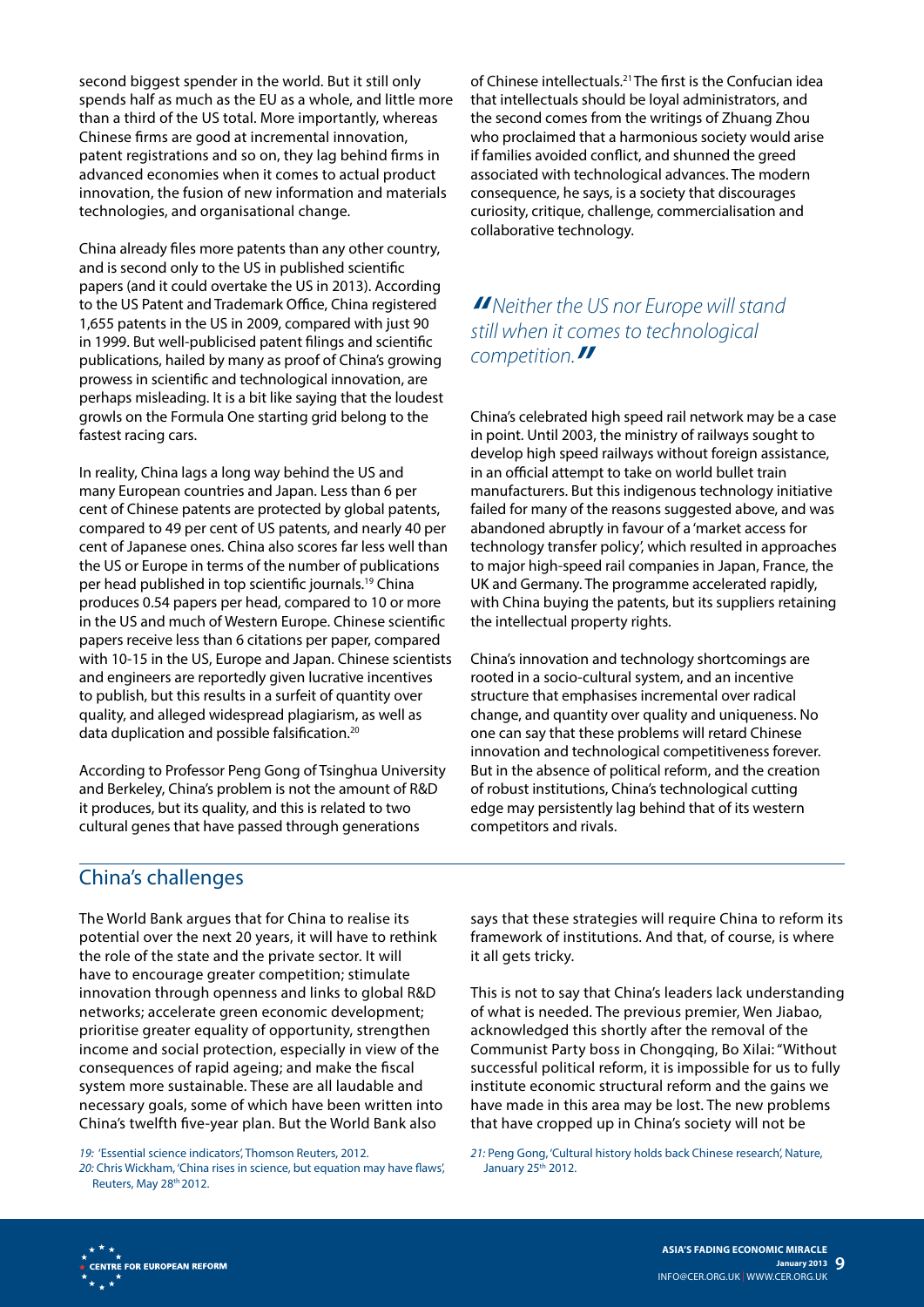fundamentally resolved, and such historical tragedies as the Cultural Revolution may happen again."<sup>22</sup>

The references to the Cultural Revolution were specifically aimed at Bo (who had flirted with Maoist rhetoric of that period), but it is not clear what Wen meant, or what some of China's new leaders mean by 'political reform'. However, it is going to become very important from 2013, as they must decide to implement a political agenda for the coming decade, and to design a strategy to deal with an economy that is slowing down.

Most likely Wen and other leaders believe that the Communist Party has to become more responsive to citizens, and act against the corruption associated with Bo and his ilk. They probably do not mean more liberal, market-oriented reforms and the development of an independent legal system – changes urged by the World Bank report to rectify the major imbalances in the economy, and to lessen the chances of economic and financial instability.

China's economic miracle was built on the reforms inspired three decades ago by Deng Xiaoping, who forged a consensus for a radical change in economic policy. This remained in keeping with Chinese history and custom: it provides for the primacy of a strong bureaucracy – the Communist Party of China (CPC) – and the deference of citizens to a benign government in exchange for rising living standards. The CPC's legitimacy rests on this simple social contract. It has succeeded so far because it has shown the virtues

of autocracy and no-nonsense decision-making. The party has been able to manage social stresses, and the Chinese economy boasts large international reserves and generally healthy private sector balance sheets.

#### *" Stronger consumption requires reforms to the financial sector and improved social benefits."*

But China's needs today are different from those that Deng sought to address 30 years ago, and which his successors have successfully met. Economic rebalancing requires a rise in consumption and personal income as a share of GDP, and a decline of the investment sector's weight in and contribution to economic growth.

As – or if – this happens, China's external surplus (which is the difference between domestic savings and investment), and the rate of increase in the country's holdings of international currency reserves, should decline permanently. China's current account surplus fell from 10 per cent of GDP before the crisis to 2.8 per cent of GDP in 2011, indicating that the imbalance between savings and investment has already narrowed considerably, see chart 4. But it is by no means clear that this trend will persist over the next few years. And if it does, it might only happen in the context of much weaker GDP growth than is generally expected.



Chinese national savings and investment as a share of GDP, 1980-2012 *Source: IMF, World Economic Outlook*

Chart 4:

*22* Reported in *The Guardian*, March 14th 2012.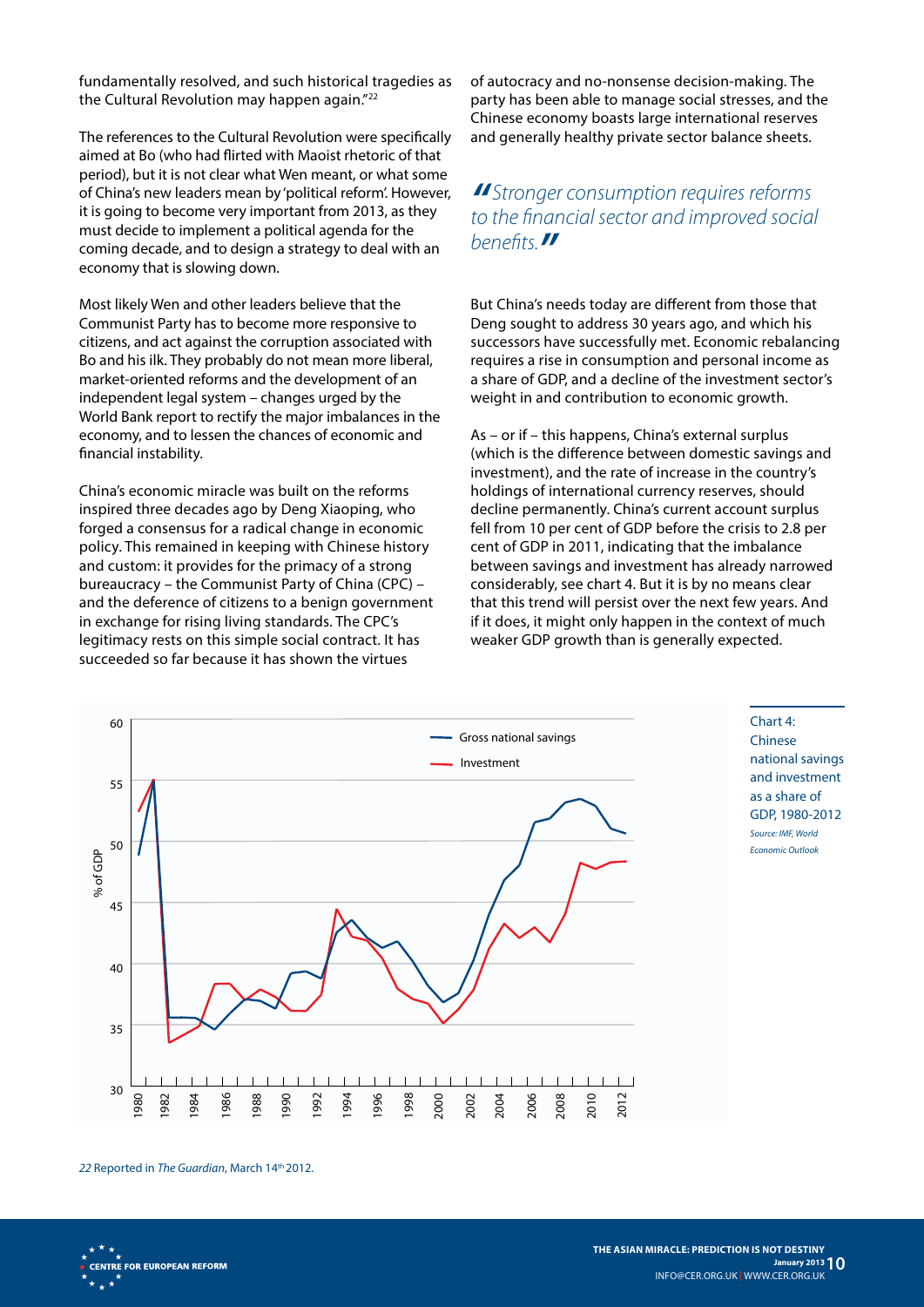In theory, the aggregate savings rate should continue to decline (that is, the consumption share of GDP rise), as a result of urbanisation, higher real wages, and government policies to bolster income security. In the last three years alone, access to primary healthcare has improved significantly, especially in rural areas, and the authorities have introduced universal health insurance. Government pension schemes have been expanded and made more flexible for those changing jobs, and a major social housing programme is underway.

But cementing the rise in consumption also requires difficult political reforms to the financial sector (to bring to an end artificially low borrowing costs for firms), and to the *hukou* system that restricts urban migrants' access to social benefits. Furthermore, the system of corporate governance will have to be reformed, bearing in mind that most of the rise in China's savings rate in the last ten years has been due to increased savings by stateowned enterprises (SOEs) and other state entities. These organisations could be required to pay dividends to the government, which in turn could use the funds to boost household incomes. Alternatively, the government could resurrect its stalled privatisation programme.

If China's economy is to rebalance while continuing to grow by between 7.5 and 8.5 per cent, consumer spending will have to expand by more than its recent annual growth rate of 8 per cent. If investment accounts for 50 per cent of GDP and the rate of growth of investment falls from 15 per cent per annum to 5 per cent, consumption growth will have to accelerate from about 8 per cent to an unprecedented 12 per cent per annum. The bottom line is that economic rebalancing requires investment to grow more slowly than GDP growth, and consumption significantly faster over an extended period of time. It is far from clear that this will happen.

The mechanisms that would allow consumer spending to strengthen further do not yet exist, and would, in any event, compromise the legacy sources of economic growth which have generated the structural imbalances in the first place. For example, higher wages dent corporate profits and investment; and higher interest rates and a stronger exchange rate benefits consumers, but to the disadvantage of companies, whose debtservicing capacity would be compromised.

The rate of growth of capital investment did slow from 19 per cent in 2009 in the wake of the 2008 stimulus programme, to about 9 per cent in 2011. But with the leadership change in the background, this slowdown may already be reversing. The rundown in inventory levels appears to have ended and there is a new initiative to boost investment in the country's rail and

*23:* China's ministry of finance data show that SOE profits stood at 1.2 trillion renminbi in the first half of 2012, a 13.2 per cent fall year-onyear; meanwhile, revenues were up 10.4 per cent over the same period. *24:* There is no market-based cost of capital, land is provided free to

power networks. The rotation of party officials in local governments following the recent 18th Party Congress, will, if history is a guide, lead to a flurry of new investment projects. This cannot persist without further aggravating the misallocation of resources that now mars the Chinese economy. Roughly two-thirds of China's stock of capital has been built in the last decade, and half of infrastructure investment since 2000 has been in transport projects. Many of these are redundant or not viable commercially. Easy financial policies and high infrastructure spending succeed in sustaining uneconomic levels of production and investment. Many industries are facing declining profits, even as nominal revenues continue to grow, and producing at levels that can only be sustained through state largesse of some form or another.<sup>23</sup>

#### *"Many industries are producing at levels that can only be sustained by state largesse."*

In China, the prices of land, water, energy, labour, money and capital are not sufficiently high to drive resources out of investment-heavy activities into consumerheavy ones.24 Part of the problem is politics: to have a real effect on factor prices, and therefore on resource allocation and overall economic efficiency, there have to be sweeping changes to the tax system, and to the structure of subsidies. This requires China to oversee a shift in power, away from the vested interests that have benefitted during the last 20 years, including SOEs, banks, prominent families, local and provincial governments and, of course the military and the Communist Party.

While the government has maintained, for the most part, a policy of tough love with regard to floundering property developers, it has not embraced the idea of 'model change'. However, one way or another, China's economy is going to rebalance. The question is whether this occurs in an orderly fashion with stronger consumption compensating for weaker investment, or whether it happens in a more uncontrolled fashion with investment declining, leading to a period of economic stagnation. The latter scenario would have more alarming economic and political consequences, not only for China but for the region and the global system as a whole.

China now needs a reform programme on a scale similar to that adopted 30 years ago. Without it, a heavily investment-centric and credit-intensive economic model could soon become unstable, condemning the country to the middle income trap.

enterprises, and water prices are a third of the global average. The total value of factor market distortions may amount to around 10 per cent of GDP: see Ashvin Ahuja et al, 'An end to China's imbalances?' IMF, April 2012.